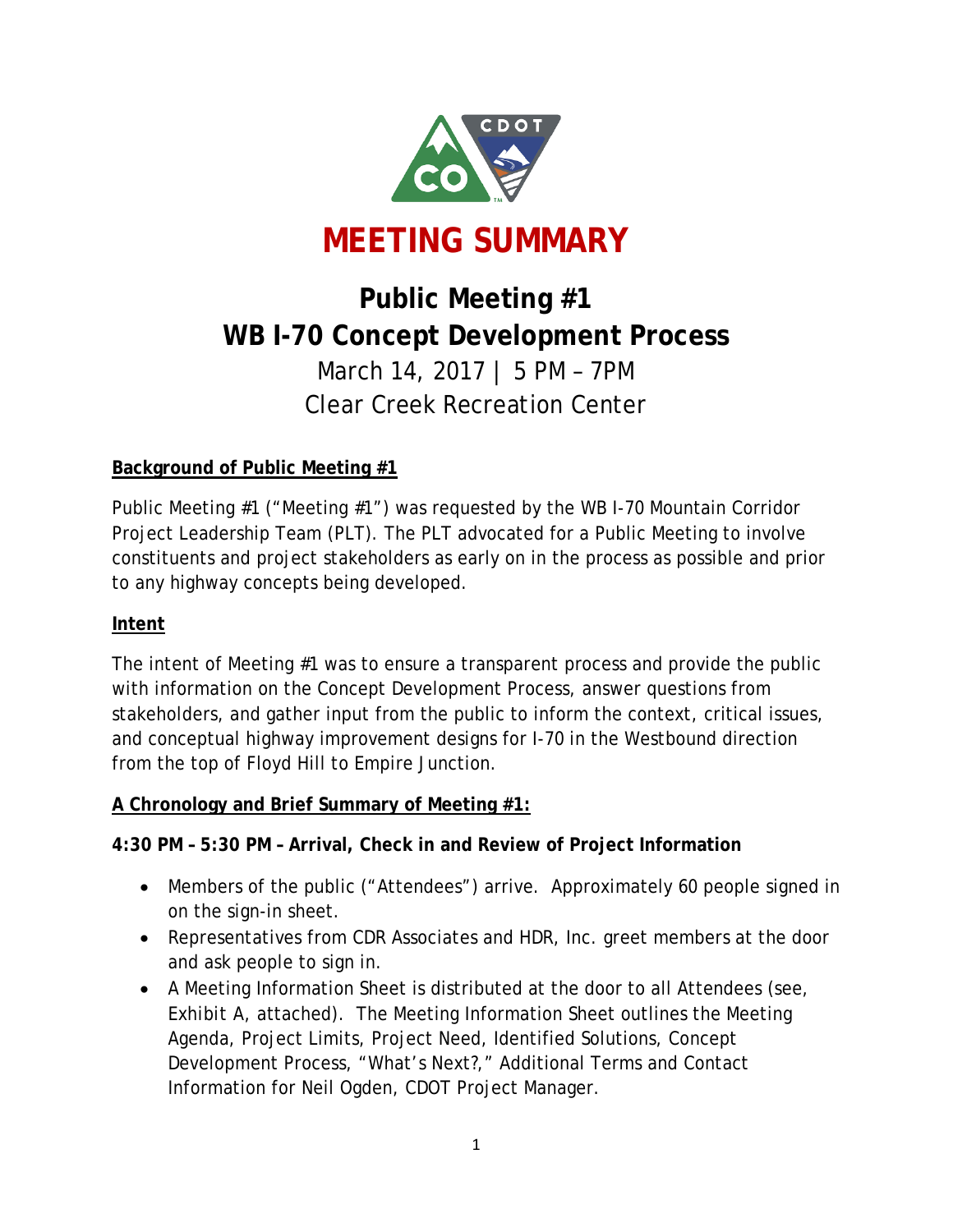- As Attendees enter, they are encouraged to ask questions and speak to Project Management Team members who are wearing name tags.
- Attendees are also briefed on the Public Meeting Agenda and asked to walk around the room and look at the Meeting Boards (see*, Exhibit B* attached) and blank Segment Maps (see, *Exhibit C* attached).
- Attendees are asked to write on the three blank Segment Maps (from the Top of Floyd Hill to Empire Junction interchange) with sticky notes and comment cards to identify critical and context-related issues, opportunities and ideas. These comments are collected and typed up at the end of the meeting (see, *Exhibit D* attached). Segment maps are left out for public comment and viewing for the duration of the meeting.

## **5:30 PM – 6:00 PM – WB I-70 Concept Development Process Presentation**

- Stephen Harelson, CDOT, provides an introduction to the Project. Key themes are noted below:
	- o This is the first step in a two-year planning process to come up with highway improvements that fit community needs as well as design safety and mobility to improve congestion and decrease traffic incidents on the WB I-70 Mountain Corridor.
	- o This process will use Eastbound PPSL as a model.
- Tim Mauck, Clear Creek County Commissioner, provided opening remarks.
	- o Thank you to Clear Creek Recreation Center for providing a space for the Meeting. Commissioner Mauck recognized other elected officials and staff in the room.
	- o The Westbound solutions process will be similar to Eastbound we are using a Project Leadership Team and Context Sensitive Solution (CSS) design process. Commissioner Mauck pointed out the PLT members who are in the room and can answer questions.
	- o The intent is to allow impacted communities and stakeholders to work alongside CDOT to start evaluating and considering alternatives early on in the project.
	- o Tim asks Attendees for input on critical issues and ideas on how to move forward.
- Jonathan Bartsch, CDR Associates, presents a Slide Show (see, *Exhibit E* attached) to elaborate and explain the Public Meeting Boards that are placed around the room. The slide show content follows the Public Meeting Board graphics created by HDR, Inc (see*, Exhibit B* attached).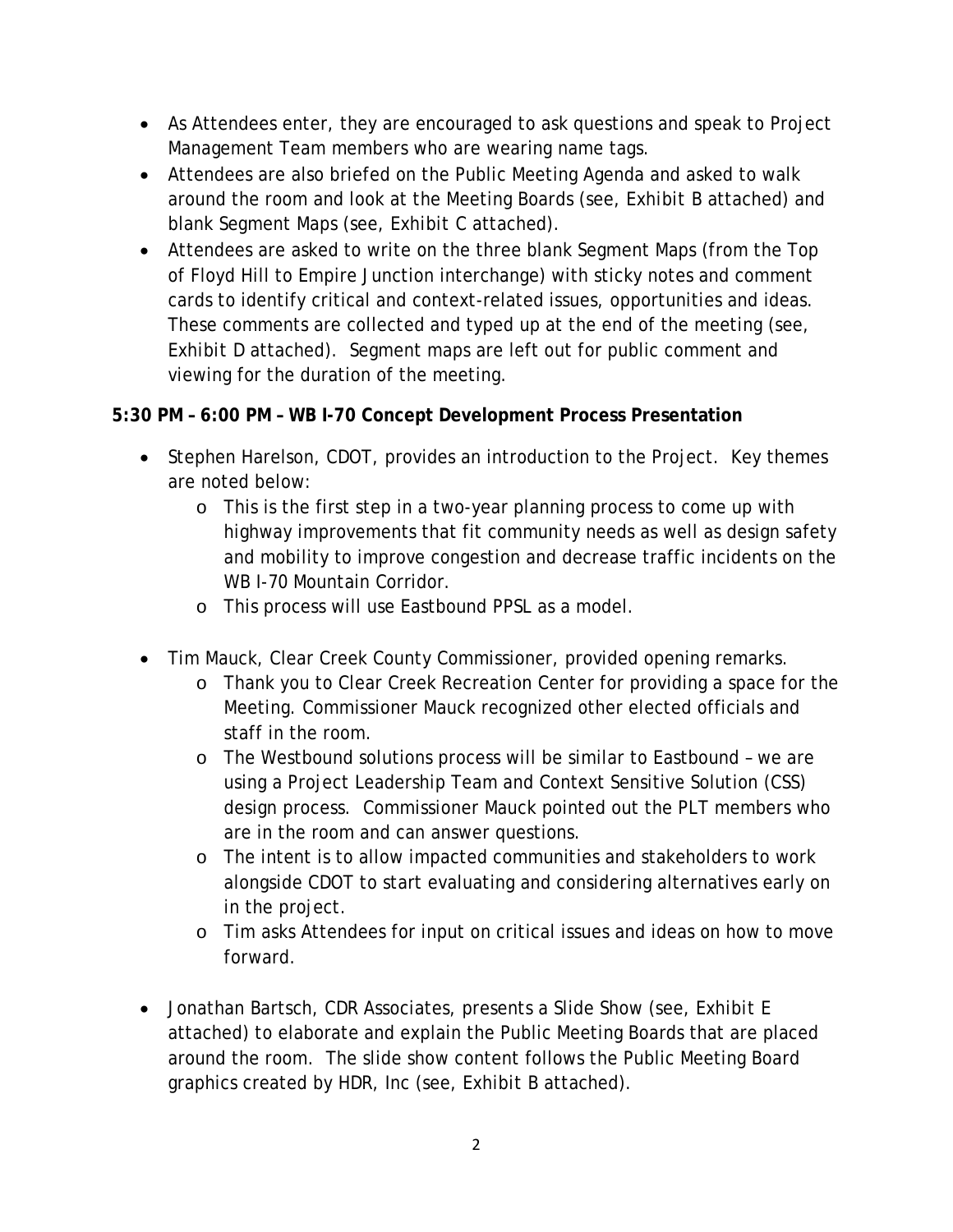- Highlights from the presentation include:
	- o The need for WB I-70 solutions due to increasing congestion, population growth, traffic incidents and hazards along the corridor, including difficulties providing emergency response and hazardous roadway conditions due to weather.
	- o The first step in this process is to identify context related critical issues that will inform solutions. The role of Attendees is to inform how the process moves forward.
	- o The Concept Development Process will help inform Step 2 the NEPA process.
	- o The Project Management Team, Project Leadership Team and Technical Teams and role in the process were discussed.
	- o Definition of Critical Issues and Core Values we need public input here so community issues and values are recognized and addressed in the process
	- o We want to incorporate lessons learned from EB

## **6:00 PM – 6:45 PM**

**After the presentation, the floor is open for a public Question and Answer period. CDOT, HDR, Inc., CDR Associates and THK Associates receive questions and write comments on large easel paper in the front of the room** 

- **Question**: How long is the project? **Answer**: 14 miles
- **Question**: How are we looking at geotechnical considerations? What about the landslide? **Answer**: We have two geotechnical firms involved to consult on these issues and the landslide in particular.
- **Question**: What about Wildlife Crossings? **Answer**: We are looking at this as part of the context of the corridor – it is hard for animals to get across 6 lanes, including bridges and split alignments.
- **Question**: I have asked CDOT for years to put in a noise barrier to reduce noise at my house in Idaho Springs. Will that be done as a part of this project? **Answer**: A noise analysis will be done as a part of this project and if noise abatement needs to be considered, it will.
- **Question**: We asked for CDOT to monitor noise levels before and after the EB PPSL was put in. What were the results of that study? **Answer**: In general, there were minor increases in noise in some locations, minor decreases in other locations and in other locations, the noise level was unchanged.
- **Question:** What widths are you considering for WB PPSL? **Answer**: It is likely to be similar to the EB PPSL, which varies but is generally 11' to 12' lanes with one of the lanes only used during peak periods. It is used as a shoulder the rest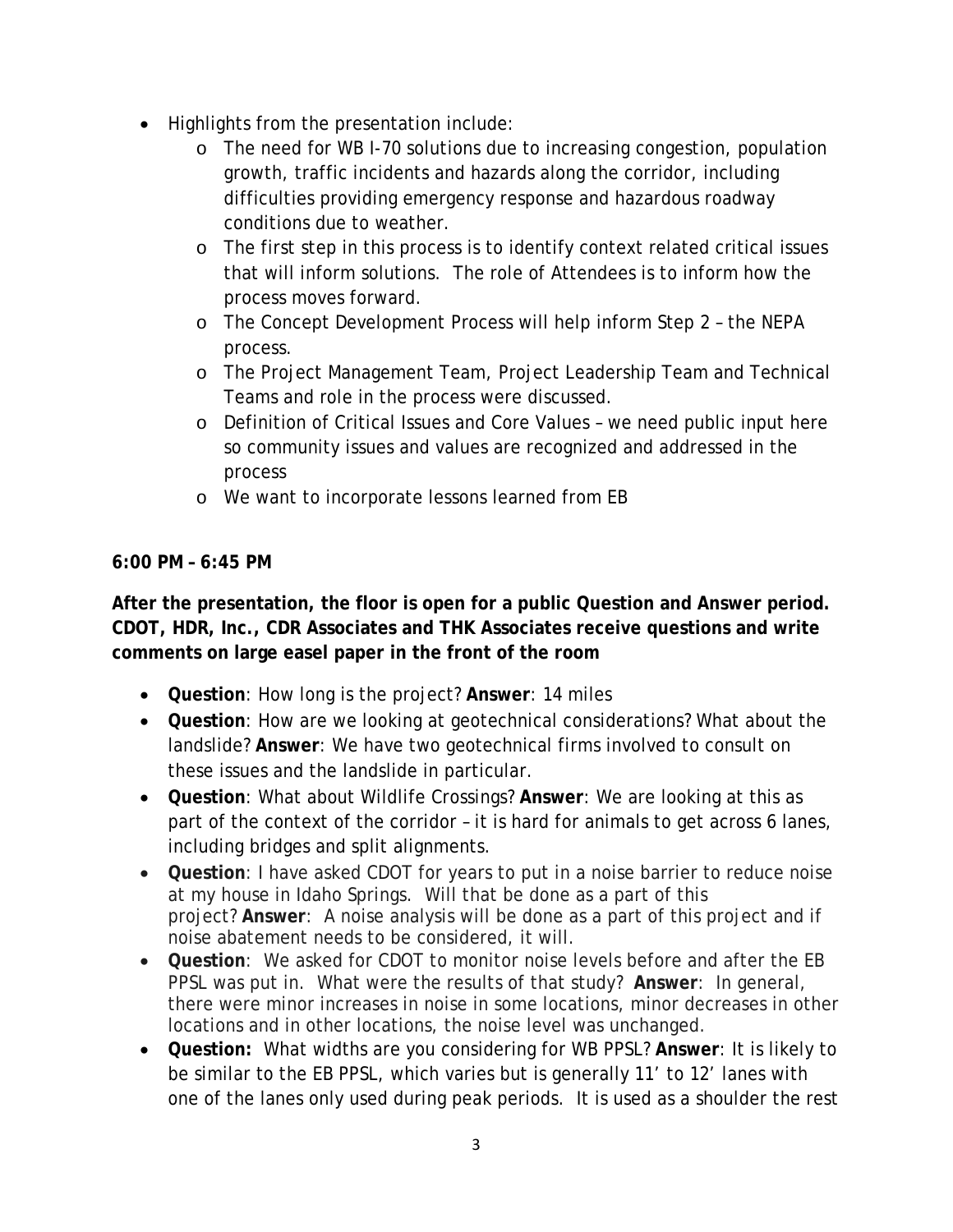of the time. During peak periods, the shoulder is reduced substantially especially on the inside.

## **Comments Received during Q&A:**

- Consider the Cross Section width of WB. Make sure the MOU is followed.
- Need AGS or some other rail transit
- Eastbound should have included a full shoulder
- Consider three lanes and a shoulder lane
- WB doesn't need to be three lanes the entire corridor, consider passing lanes
- Empire Junction is dangerous Exit 232W signs get knocked down, replace signs promptly
- EB express lane is dangerous due to trucks, speed, stopping, foliage blocking vision
- Traffic Management need to consider Evergreen, acceleration lanes, focus on weekends
- Bike Paths tunnel under landslide at US 6; take out horseshoe
- Improvements for rafting companies @ US 6 interchange
- Economic Impacts –don't want Clear Creak County to become a pass through. Would like to see data on economic impacts of EB PPSL
- Need data on: economics, environmental (air emissions), noise
- Make sure to pay attention to the areas of special attention identified in the I-70 CSS documents.
- Need frontage roads and passing lanes Central City Pkwy to bottom of Floyd Hill
- Use real estate for highest and best use. Look at all opportunities for land use.
- Expand evaluation criteria specific to localities -- include water, exit 247, emergency access
- Interchange with US 6 near Mile Marker 244 is a problem
- Clear signage and instructional signage is needed
- Impact at top of Floyd hill due to closing US 6 do not close US 6.
- Emergency access from neighborhoods consider ingress/egress at the top of Floyd Hill
- Need access to I-70 for gamers/Casinos this impacts Floyd Hill because traffic from the gaming areas affects residential traffic
- Need assurance that concepts will comply with previous agreements MOU/ROD
- Need noise mitigation east of Idaho Springs historic district
- Geotechnical analysis needed early on, e.g. landslide
- Consider detours during construction and the effects of detours on truck traffic and gravel mine operations and traffic
- Need improved road closure information and residential traffic management
- Wildlife Crossings need to be considered at Kermitts and Two Bears
- Only one access/egress point from the four subdivisions that get access off MP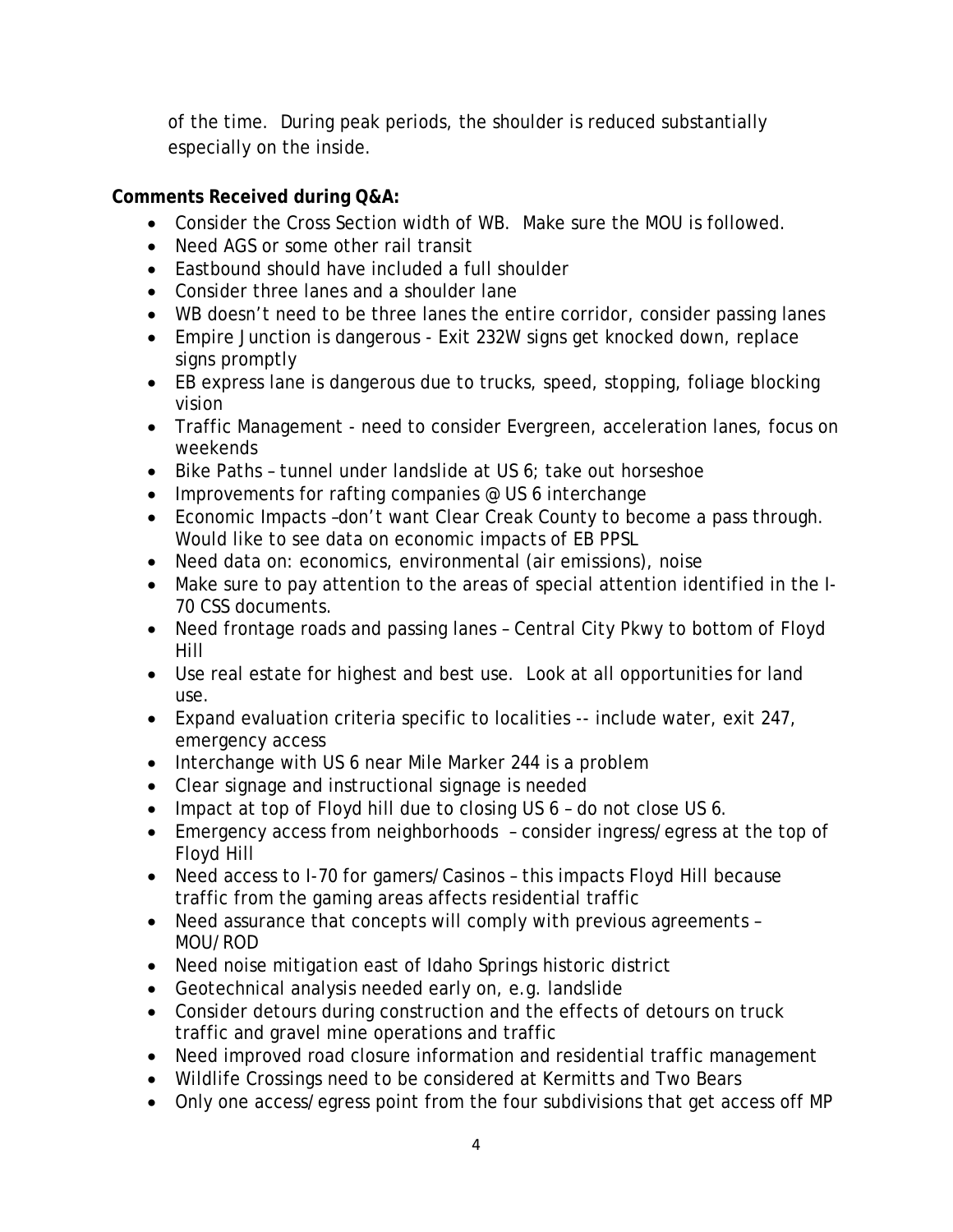247. This is a problem.

- Sight distance on frontage roads is a problem. Foliage needs to be managed.
- Need neighboring county support (Summit County).

#### **6:45 PM – 7:00 PM – Further comment and one-on-one question and answer period.**

• Attendees continued to look at Segment Maps and Project Boards. Attendees provided comments in the comment box and had an opportunity to speak to Project Leadership Team members one-on-one to provide additional comments and ask questions.

#### **7:00 PM – Close**

**A summary of the primary input and comments received from Attendees on the maps, in the comment box and as communicated during the public meeting is categorized and provided here:**

#### **Purpose and Need**

- The residents of Silver Lake in Lawson do not want this. Please build a beautiful greenway bike trail on the Northside of I70 from Dumont through Lawson. The bicycles use this already and have for many years.
- My concern is that you will spend a lot of money and the band aid fit will not be enough for the long-term growth of our state.
- As a resident of Floyd Hill, I appreciate the effort CDOT is going through to improve I-70.
- There is a great deal of support for your initiative to relieve the congestion on westbound 1-70. Residents in the area can't go out or get back home on many weekends because of the traffic jams.
- Need AGS
- During summer months of June/July 2016, our neighborhood was routinely gridlocked. For example, 30-60 minutes to high school from Hwy 40.
- For Floyd Hill residents:
	- o Concerns regarding fire: There are 1100 people who live in the area to the south of 1-70. The only way that any of these people can get out is via Homestead Road. That is the road that crosses the bridge over 1-70, at Exit 247. It has one lane outbound, as the Northbound lane would be needed for emergency vehicle access to the community. Evergreen Fire Rescue (EFR) has designated the Floyd Hill area at Exit 247 as one of the 4 Most Dangerous places in their protection area, due to characteristics such as: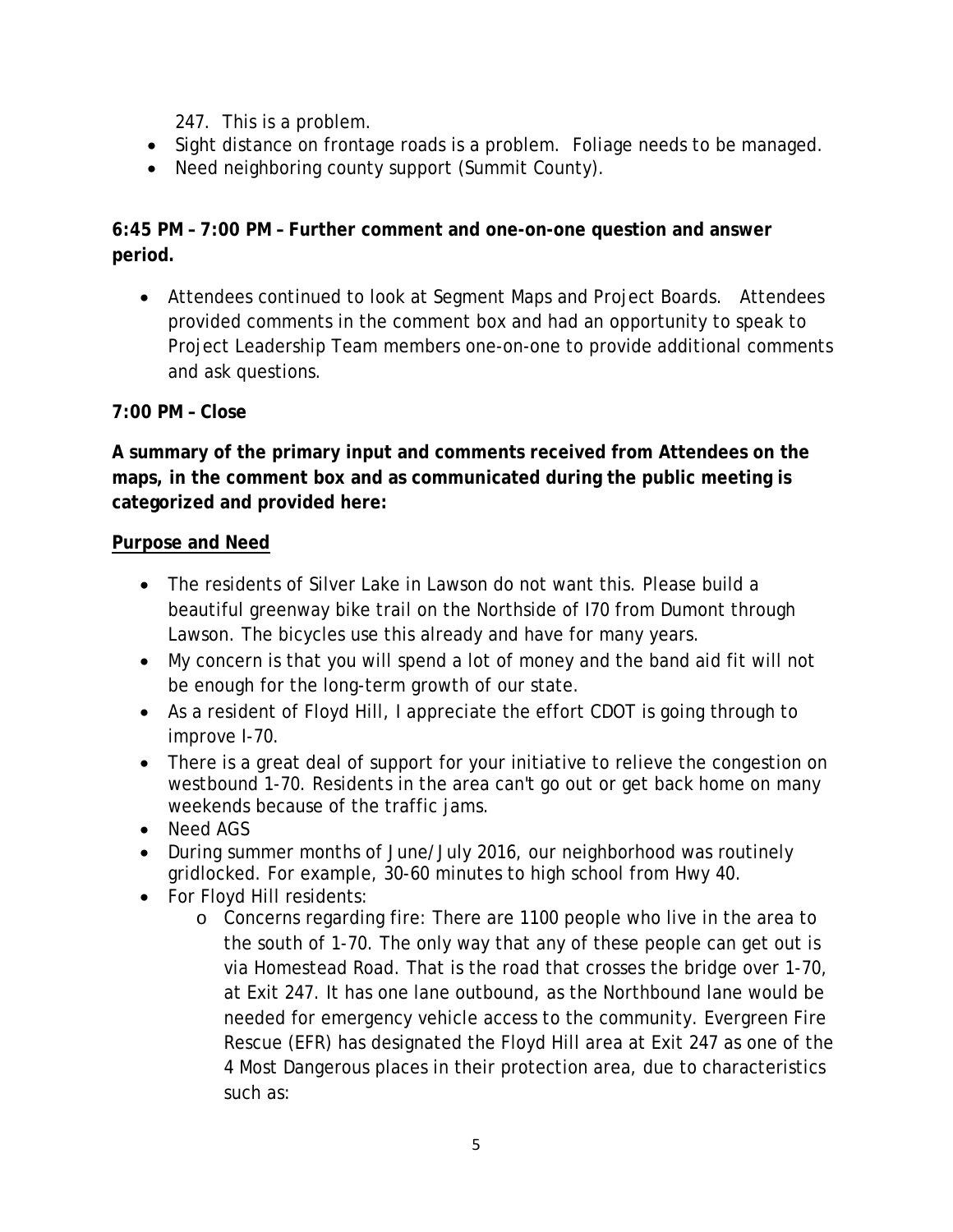- **Steepness of terrain**
- **vegetation**
- Density of population

Need to improve emergency egress to protect community from fire.

o Improve the safety for Floyd Hill residents wherever you can. This includes doing things like an emergency egress at Sawdust Court.

#### **Issues to Consider**

- **Community**
	- o Too much traffic from gaming area on US 6 and US 40
	- o Improvements on CO Blvd and on I-70 will help property values in Idaho **Springs**
	- o What will be the impact to mobile homes in Idaho Springs?
	- o Quality of life should be a priority
	- o Locals should not have to pay a toll
	- o My family owns the restaurant at Exit 244. I hope you take into consideration, the restaurant, rafting, and wildlife that are in the area.
	- o Will improving access to this area increase the congestion?
	- o Major concern for Floyd Hill residents: Safety, egress and evacuation.
	- o Avoid moving US 6 ramp traffic to Floyd Hill. Increasing traffic would pose traffic and safety issues for our community.
	- o Traffic Noise Reduction and Visual Enhancements needed.
	- $\circ$  Concerns relative to the specific locale around Exit #247. Decision Criteria seems to take into account greater regional needs, but does not indicate an understanding of specific concerns.
	- o Criteria need to be added to decision matrix, specific to the needs of people who live at Exit 247.
		- Additional criterion about public safety in the area, in case of the need for an emergency evacuation
	- o Reevaluate several of the other criteria, particularly #2 and #7, as they impact the local considerations on Floyd Hill
- **Cost** 
	- o The return on investment does not justify this project. There are more long-term investments worthy of taxpayer money.
	- o The money used on this project should have been invested in a train instead.
- **Highway Safety**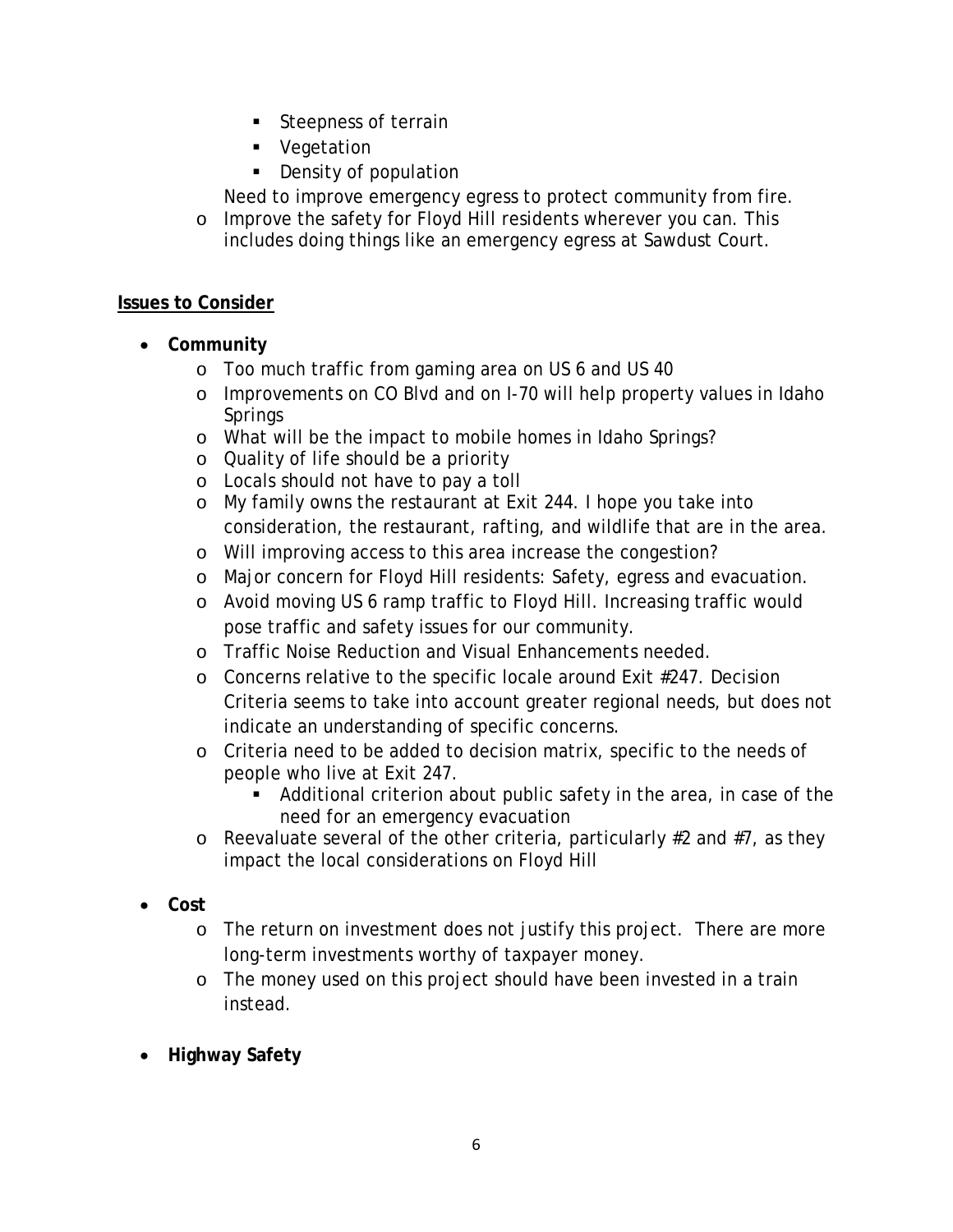- o Need speed limit enforcement in the WB PPSL. There is currently no enforcement on EB. People drive way too fast. Currently the PPSL width does not support law enforcement vehicles to enforce speed limit.
- o Need signage to deter speeding in the WBPPSL. People using these "express" lanes are jeopardizing local motorist safety.
- o As a commercial shuttle operator, we could use better information on communications and safety closures. We had 15 vehicles in Silverthorne with passengers and no idea when the road might re-open. We could not make any decisions on what to do and when we did the road opened without warning.

#### • **Environmental**

- $\circ$  Concerns about water supplies is there enough water to support the urban sprawl that will come with adding capacity?
- o Big horn sheep and river conservation.
- o May need to discuss a wildlife passage in Segment 1 depending on alignment.
- o Restore Clear Creek

#### **Design Solutions to Consider**

- Connection to Jefferson County 65 will increase traffic
- Add "on-ramp" on South side of bridge at Exit 247 off existing alignment will provide best finished highway and the least amount of congestion during construction.
- Straightening curves will reduce accidents.
- Lessen the grade of hill from Exit 247 to Exit 244.
- Limit big trucks to non-peak hours.
- Cantilever a highway to double tier it to add 2 additional lanes.
- Make mass-transit system -- Monorail.
- Offer more buses like Front Range Ski Bus.
- Need more passing lanes.
- Have peak lane open more often.
- Design lanes wide enough to allow smooth traffic flow rather than what you did for East bound. Don't just repaint the line and say you added a lane. Give enough room for safe on and off exit-ramps.
- The roundabout on the north side of Exit 247 is a good idea -- there is no need for an off-ramp at Exit 247
- There is some land between this proposed roundabout and the building just to the west, signed as Marte. This land was intended to be parcels 2 and 3 of an overall PUD project, of which the Marte building was the first. There are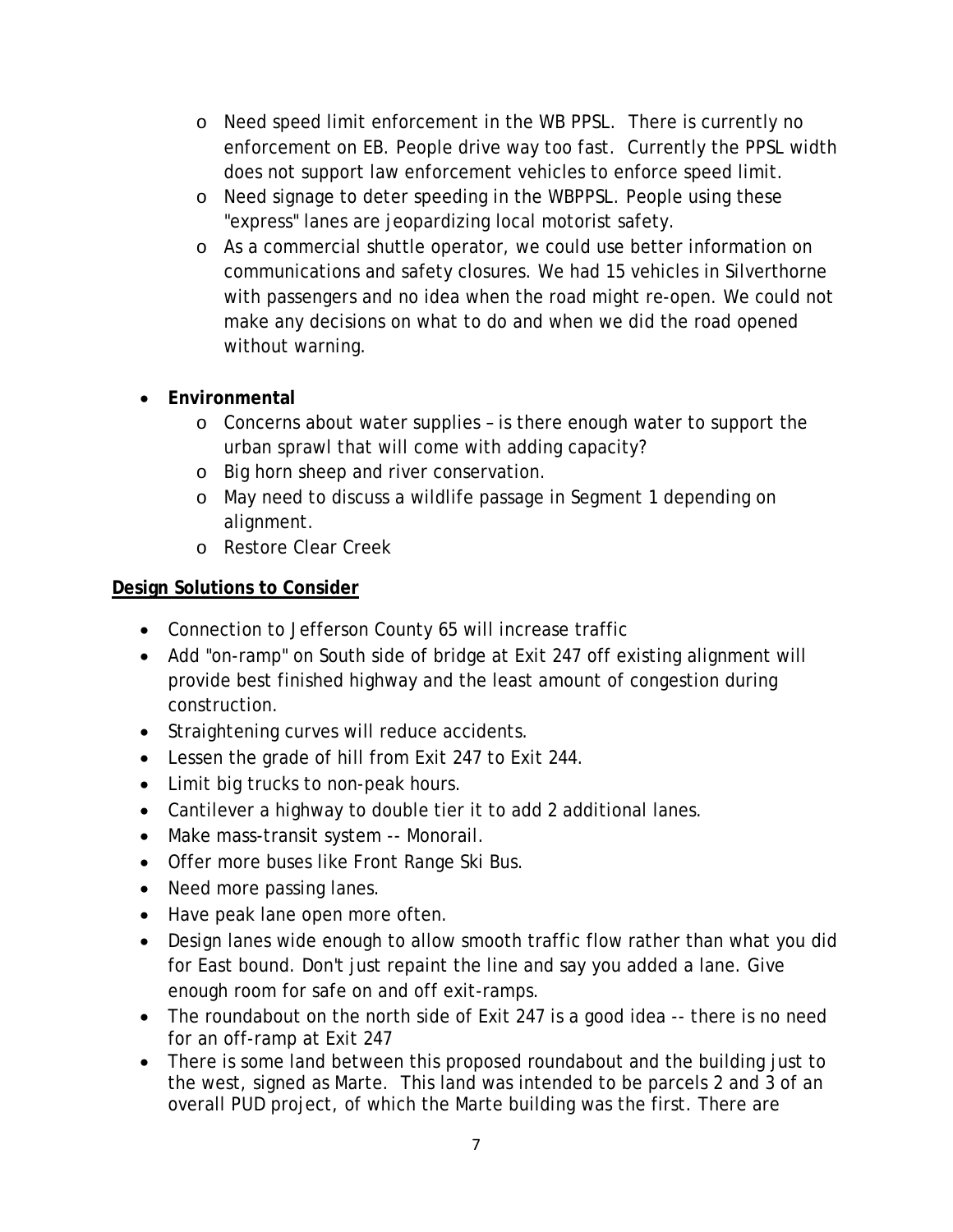several acres included in these parcels. However, there was an agreement not to develop parcels 2 & 3 until there was a supply of public water available; that supply now looks extremely unlikely, so these parcels cannot currently be developed. If they could be acquired, they could be used for a parking/staging area for trucks during emergency winter closures. This parking/staging area could be tied into either US-40 and/or the roundabout. Furthermore, this area could be used in the summer as parking and a trail-head for the land just above it that was just acquired jointly by the Jefferson County and Clear Creek County Open Space Commissions. This might help with a number of issues: improving traffic flow in general; managing the trucks, particularly in the winter; keeping the trucks and other traffic from congesting emergency egress routes on the south side; and providing value to the community for use of its open space.

- At exit 247, follow the principle that has evolved over years of study: keep as much of the congestion (development, trucks and other traffic, etc.) as possible on the NORTH side of I-70.
- Do not ignore the county memorandum that stated NOT to have a full diamond interchange at this exit.
- Do not mix trucks and school buses.
- Do not put a roundabout on the south side of I-70, or anything else that would impede the emergency egress of residents.
- **Segment 1 Specific Design-Related Comments (Top of Floyd Hill to VMT)**
	- o There will be more traffic noise if I-70 is elevated
	- o Object to two diamond interchanges at Exit 247 and 248
	- o Should tunnel under the landslide. It straightens curves and eliminates the bridge issues at US 6
- **Reaction to moving the US-6 interchange to the Floyd Hill area**:
	- o **Inappropriate to the traveling public -** It would take them far out of the direction in which they are traveling. Travelers going westbound from US-6 would have to go 3 or 4 miles out of their way, and then backtrack the same amount. They would also have to climb 800 feet of altitude, just to descend the hill to where they started.
	- o **It is an anathema to the residents of Floyd Hill -** It would draw traffic congestion just where they do not want it. It would further endanger people in case of an emergency evacuation.
	- o Find a way to create a full movement interchange from US-6 onto both eastbound and westbound I-70 at or near the current location of Exit 244. Do not move any part of this interchange to exit 243 or 247, as that would be inconsistent with many things, including: the specific guidance from the county, the safety of people on Floyd Hill, the consideration of highway travelers, who would be taken far out of their direction of travel.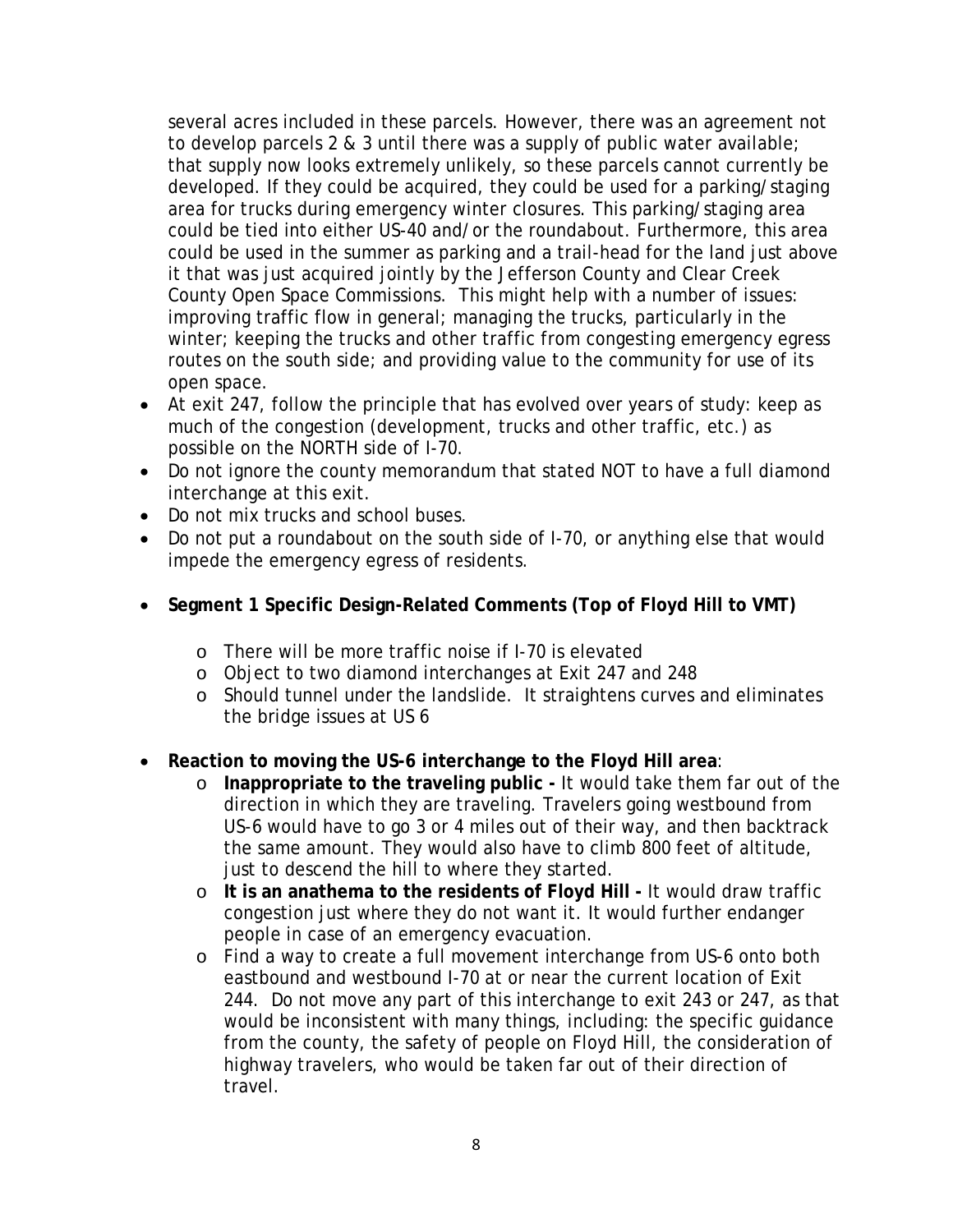o Add criteria in your decision matrix specifically relevant to the needs and safety concerns for people who live at the specific exits where you are considering modifications.

#### • **Segment 2 Specific Design-Related Comments (Idaho Springs)**

- o PPSL must have wider shoulders and better sight distance than EB does
- o Build bridges off line
- o CC Parkway to US 6 should be considered a frontage road
- o Need more parking in Idaho Springs
- o Acceleration ramp from SH 103 to EB is too short
- o On the 1900 block of Miner St we've been asking CDOT for a noise wall for 35 years. At exit 239 – the RR tie wall – how will it be impacted?
- o On the 2000 block of Miner St the concern is the footprint behind the houses and what kind of impact or treatment will be provided
- o Are the EB lanes required width by state law they seem too narrow. So will WB be the legal width?
- o On the 400 block of Idaho there was a previous agreement with the property owner to not impact any additional property. How will this be dealt with?
- o The design of the SH 103 bridge is an accident waiting to happen. Visibility for off ramp drivers is terrible. Need to almost get into oncoming traffic to see adequately.
- o Would eventually like to see metering of traffic as it is with E-470 and/or west of the EJMT tunnel – when only a certain number of cars may pass. That way with continued new residents of Colorado the I-70 E/W can continue to carry traffic
- **Segment 3 Specific Design-Related Comments (Empire Junction to west of Idaho Springs**)
	- o Greenway should be on the north side of I-70 where bicyclists have been riding for years
	- o The Greenway could come up Stanley Road, cross I-70 at the overpass at Dumont then continue west along the north side of I-70 past Lawson.
	- o Need new bridge over to the frontage road from Fall River Road
	- o Need new access to Fall River Road
	- o Need to control speed to be more consistent recommend speed signs to harmonize
	- o The cross section of Eastbound is dangerous at MP 234

## **Construction Feedback**

- Residents in Idaho Springs were experiencing deteriorating air quality during Eastbound construction with 10 – 12 black top trucks present.
- Use recycled pavement in road base.
- Construction went on for too long.